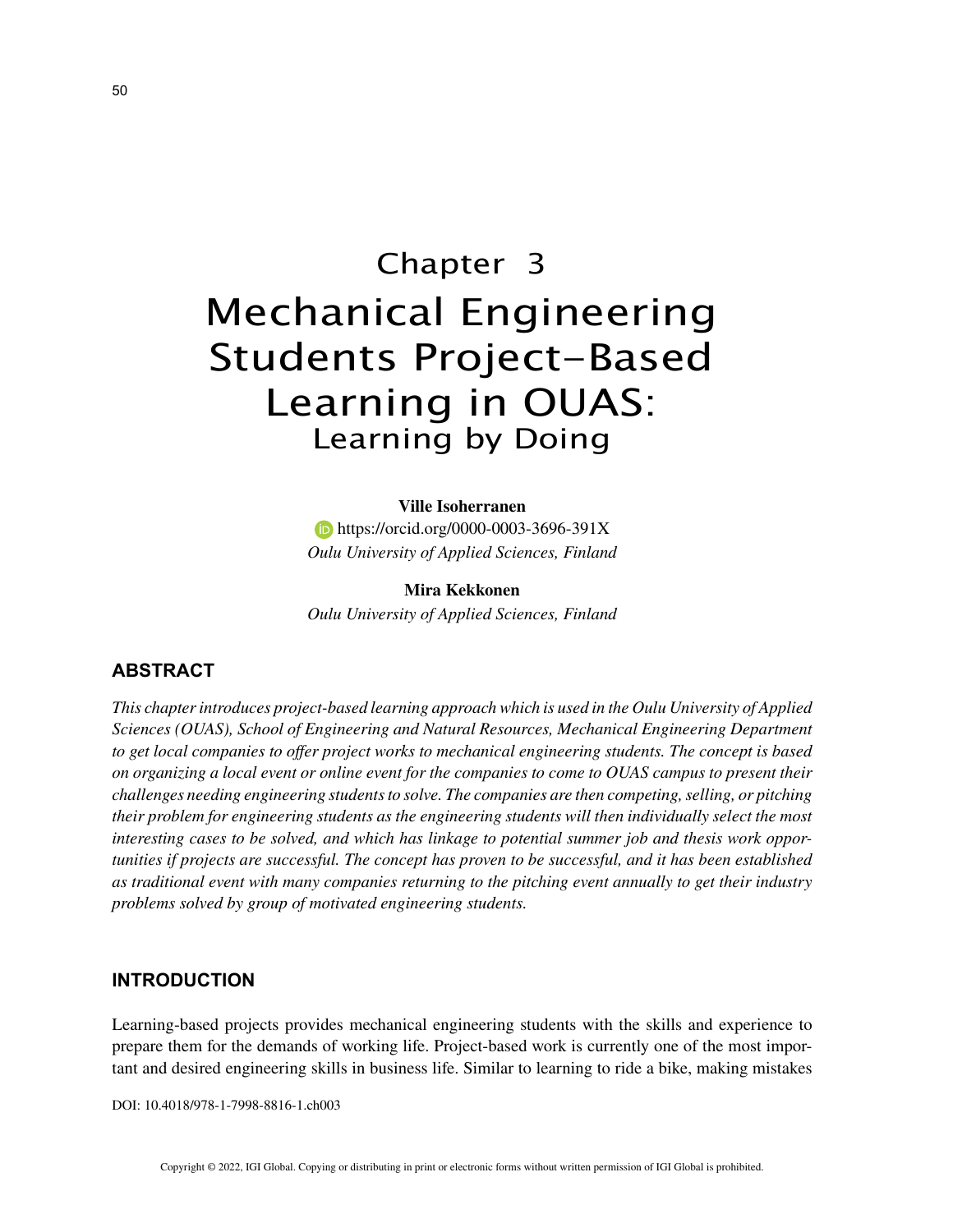#### *Mechanical Engineering Students Project-Based Learning in OUAS*

is an integral part of the process of gaining new experience as a professional in the field of mechanical engineering. It is thus important to create an environment where it is safe to students act and where an experienced mentor can support professional growth of students to help students dare to make mistakes and learn from them. Universities are able to provide students with an education on the theoretical foundations of engineering through classroom instruction, but as this education progresses to more specific vocational instruction, classroom instruction and lab exercises are no longer sufficient to satisfy students' thirst for knowledge.

Universities must offer students the opportunity to learn through experience as a part of their curricula. This is especially true for mechanical engineering students, who are typically interested in very practical work. This pragmatic perspective thus also influences student's intrinsic motivation to study in general. Therefore, it is imperative that universities also have well-equipped, modern laboratory facilities to support students in their learning and, specifically, include project-related work for mechanical engineering students. This practical work improves both students' theoretical knowledge and their professional career' after graduation. These abilities ultimately also impact the problem-solving abilities of students, and problem-solving is a fundamental part of the working life of an engineer.

Students aim to acquire skills in class that promote their employment after graduation. The competence that is valued in the "the real world" of post-graduate work/careers is created through experience. In the current world of work, it is not always sufficient to possess higher education in a particular field. From the employer's point of view, in addition to education, a student must have experience in the field to make them an ideal employee choice. The jobseeker who has completed university training and has also relevant practical experience is able to better demonstrate their motivation in a given profession and reduces the perceived risk in their hiring as an employee. If the candidate already has experience, this provides the foundation for immediate productivity and suggests developed problem-solving skills, which in general is the goal of education. The main task of engineers in working life is to solve problems with a team. A proficient engineer should first know the basics of design and then learn to fix problems that result from deviations from these basics. In addition to this, engineers need to identify the root-causes of problems that arise from processes of the companies. Often, if only the visible problem is solved, it may repeat itself or move the problem to another process phase, in which case the root cause has not been solved correctly. Engineers need to learn systematic thinking—that is, the overall impact of systems on each other. Knowledge in this domain is gathered through education and experience. However, a single engineer is not able to fully perceive or understand complex systems; therefore, a good engineer has good human skills in addition to problem-solving skills. Thus, overall, the ability to work on a team and identify and solve problems together are the key skills for a professional engineer in the engineering industry.

The goal of the project-based learning course case presented in this paper is to facilitate the employment of the students to the work that corresponding to their education after graduation, which is the goal of all vocational students. Graduation itself is not a sufficiently valuable reason for students for pursuing a profession; obtaining employment makes education valuable to the individual.

This chapter addresses how the Department of Mechanical Engineering of the School of Engineering and Natural Resources of the Oulu University of Applied Sciences (OUAS) has approached educating engineers to better serve and encourage closer cooperation with local companies while helping new engineering professionals obtain their first engineering job. This innovative solution is the annual Mechanical Engineering Pitching Event (MEPE).